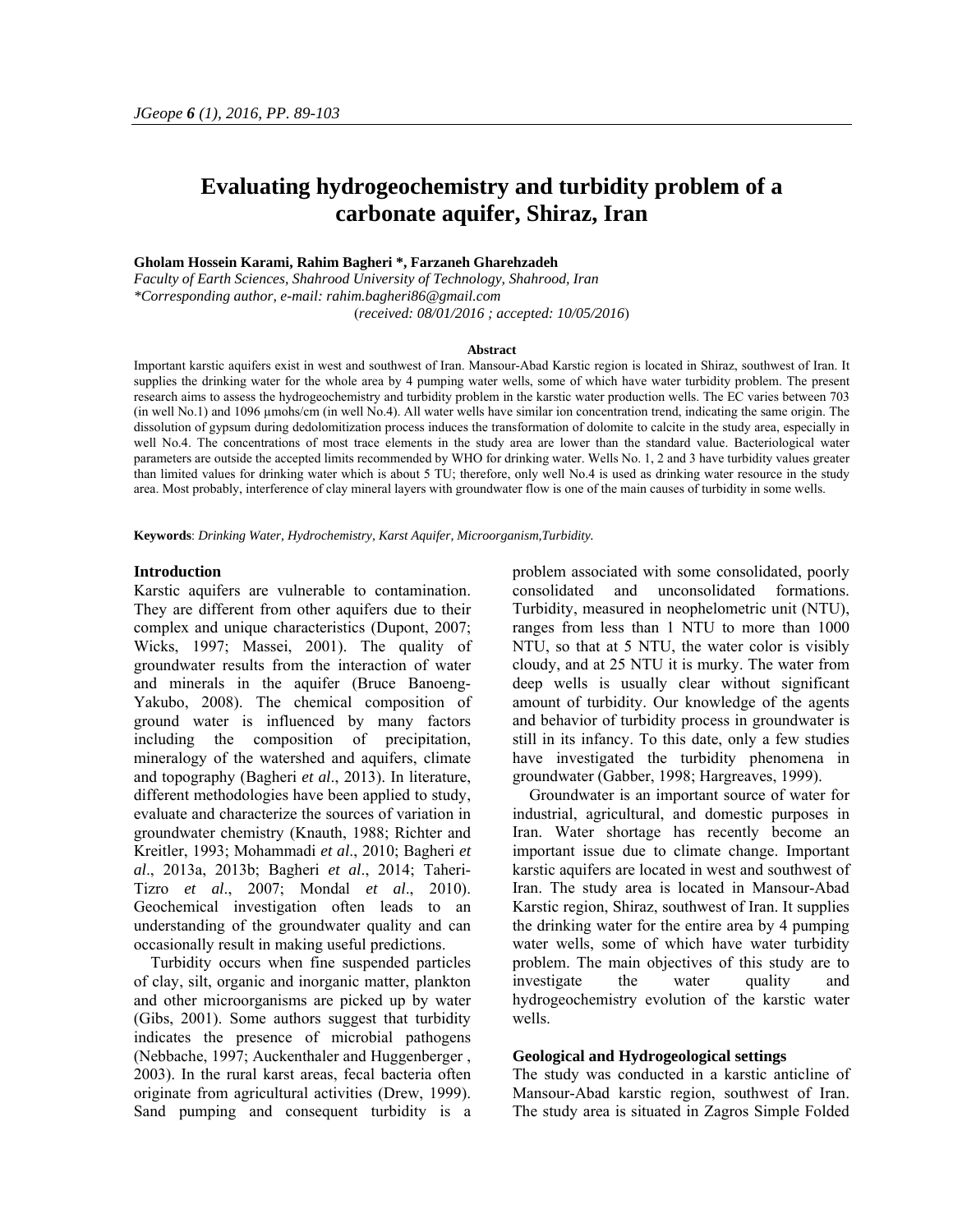Zone (Talbot and Jarvis, 1984) which is one of the major geological units of the Iranian plateau (Stocklin, 1968; Alavi, 2004). Zagros Simple Folded Zone is characterized by a repetition of long and regular anticlinal and synclinal folds (Miliaresis, 2001). Anticlines are well exposed and separated by broad valleys. Fold axes have a northwest to southeast orientation. The High Zagros is very close to the main Zagros thrust fault where it is crushed and intensively faulted. The stratigraphic and structural setting of the Zagros sedimentary sequence has been described in detail by James and Wyned (1965), Falcon (1967), Bordenave (2008), and Alavi (2004). The elevation of study area ranges from 1540 to 2000 m.a.s.l. Many faults in the study area have been reported to be created by different formations outcrop. These faults exhibit the same trend as the main Zagros thrust fault (Fig. 1). This anticline is mainly composed of limestone and dolomite of Asmari and Jahrum karstic formations. The main outcrop formations in decreasing order of age are Gurpi marl and marlylimestone formation (Cretaceous), Jahrum dolomite-limestone, and marly-limestone (Eocene), Asmari limestone formation (Oligocene to early Miocene) and recent alluvium (Fig. 1). Tectonic activity plays a role in the development of fractures and fissures in the limestone formations and the subsequent karstification in the area. In the study area, four water wells were drilled on the north limb of the anticline in the karstic aquifer. These wells are supplies of potable water in the area, three of which have turbidity problem. The depths of wells vary between 240 m in well No.1, and 300 m in well No.4. Drilling logs of these wells are shown in Figure 2. The Iso-potential map of Shiraz plain is depicted in Figure 3. The flow direction is from north towards the south and southeast parts; therefore, the karstic aquifer recharges the recent adjacent deposits. The study area is characterized by the average annual precipitation range between 127 and 275 mm, and the average temperature of  $17.6$ °C.

# **Samplings and Methods**

The water samples in the study area were collected in two different times: Dec-2014, and Apr-2015. The waters of 4 karst production wells were sampled from the well heads (Fig. 1). First, the wellhead production valve was opened for a few hours to flush the accompanying old water. Water samples were collected in polyethylene bottles, which were rinsed with the sample water several times prior to being filled below the surface. Temperature, pH and the electrical conductivity (EC) of the water samples were measured in situ. All water samples were filtered through 0.45μm filters. For cation analysis, the samples were acidified to a pH of less than 2 using 37% HCl (12 M). The major ion concentrations (Mg  $^{2+}$ , Ca<sup>2+</sup>,  $HCO<sub>3</sub>$ , Na<sup>+</sup>, Cl<sup>-</sup>, SO<sub>4</sub><sup>2</sup>, K<sup>+</sup>) were analyzed at Shiraz Sewer Services Laboratory, Iran. The accuracy of the analyses was checked by calculating the charge balance. The water samples for measuring heavy metals were also collected in separate bottles. They were acidified by 10 % nitric acid to a pH of lower than 2 in order to prevent precipitation and/or sorption reactions.



Figure 1. Geological map and sampling points of the study area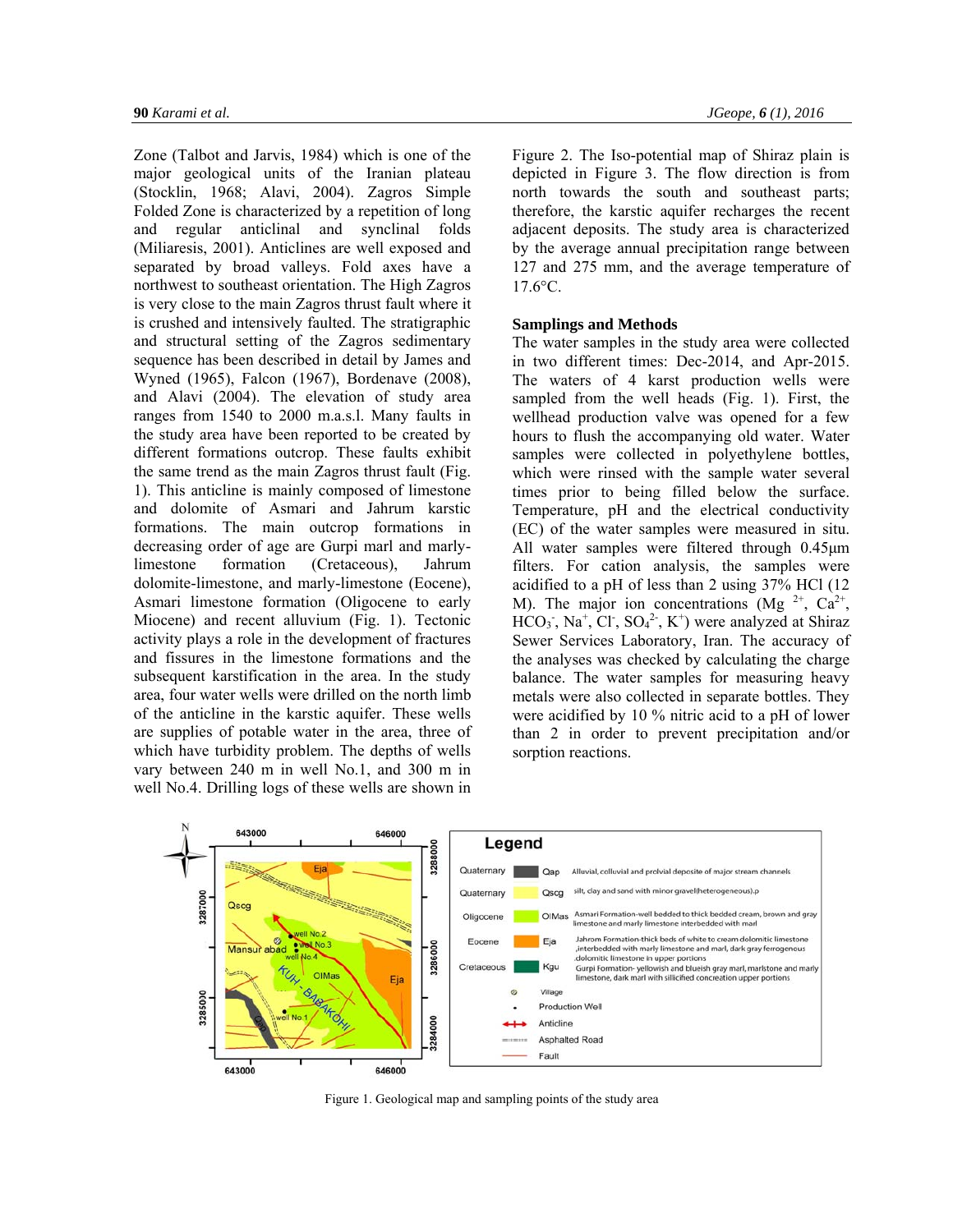

Figure 3. Iso-potential and flow line map of the study area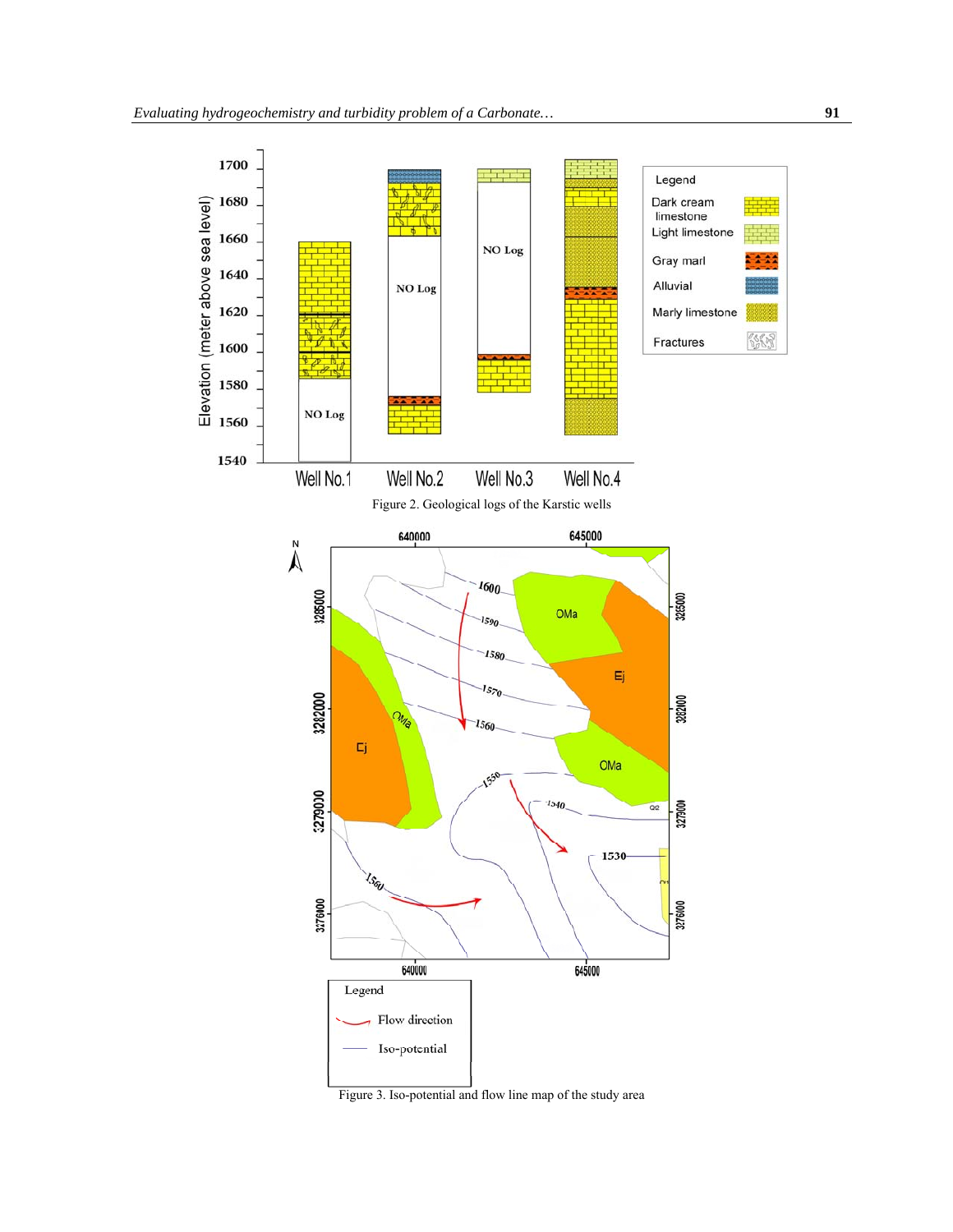The concentration of heavy metal was determined by inductively coupled plasma optical emission spectrometry (ICP-OES) analytical technique in the chemistry laboratory of Zanjan University, Iran. The multiple-tube fermentation (MTF) technique was used to count the coliforms of water. The concentration of heavy metal was determined by inductively coupled plasma optical emission spectrometry (ICP-OES) analytical technique in the chemistry laboratory of Zanjan University, Iran. The multiple-tube fermentation (MTF) technique was used to count the coliforms of water.

The coliforms samples were analyzed at Shiraz Sewer Services Laboratory, Iran. The method consists of a series of tubes with appropriate decimal diluted water samples. The results of the MTF technique are expressed in terms of the most probable number (MPN) of microorganisms present. This number is a statistical estimate of the mean number of coliforms in the sample. XRD analysis was used in order to determine the mineralogical components of sediment in water samples. Large quantities of water were sampled to deposit the required sediments. The sediment samples were analyzed at the X-ray Mineralogy Laboratory at Shahrood University of Technology, Iran.

# **Results and Discussions**

Understanding the quality of groundwater, especially turbidity is as important as its quantity, because it is the main factor determining its suitability for drinking, domestic, agricultural and industrial purposes. The hydrochemical data of four sampled wells in Mansour-Abad, north of Shiraz are presented in Table 1. The hydrogeochemistry evaluation and turbidity problem of Mansour-Abad carbonate aquifer was investigated.

# *General groundwater hydrochemistry*

The electrical conductivity (EC) of groundwater samples ranged from 703 in well No.1 to 1096 µmohs/cm in well No.4 with a mean value of 700 µmohs/cm. The pH values and water temperatures did not show any significant abnormalities. Groundwater temperatures varied from 18 to 30 °C. The pH value fluctuations between 7 and 7.7 showed that the groundwaters were generally neutral to slightly alkaline.

 $HCO<sub>3</sub>$  and  $SO<sub>4</sub>$  are major anions and Ca and Mg were the major cations in the studied carbonate aquifer (Fig. 4). The relative abundance of the ions were  $Ca > Mg > Na > K$  and  $HCO<sub>3</sub> > SO<sub>4</sub> > Cl$  (in meq/L basis) (Table 1). Based on the Schoeller diagram (Fig. 4), all water wells had the same ion concentrations trend, indicating the same origin. The major ionic contents were compared on Durov diagram (Fig. 5). The water samples fall into three distinct groups. It is apparent that despite the contrasts in aquifer lithology, all the waters fall on relatively linear mixing lines in the diagram. The mean concentration of Mg, Ca and Na were 4.8, 3.5 and  $2.7 \text{ meg/L}$ , respectively. The value of  $SO_4$  ion ranges between 1 and 5.1 meq/L. The presence of  $HCO<sub>3</sub>$  ion ranging from 4.8 to 6.3 meq/L was due to dissolution of carbonate rocks. Rocks that are most soluble include limestone, dolomite, gypsum, halite, so on. They serve as the principal sources of Ca, Mg, Na, K, CO<sub>3</sub>, SO<sub>4</sub>, and Cl in the groundwater. The prevailing common lithology in the study area is Asmari-Jahrum carbonate formation which is mainly composed of limestone and dolomite.

## *Hydrochemical water type*

Piper diagram was used to evaluate the geochemical evolution of the groundwater at the study area (Fig. 6). Aqua software was used for plotting the piper diagram. The water samples dominantly have Ca–  $Mg-HCO<sub>3</sub>-SO<sub>4</sub>$  water type. The water samples are also plotted on the  $(CO_3+HCO_3)-(Cl+SO_4)$  vs. (Ca+Mg)-(Na+K) graph (Chadha, 1999), which is used for geochemical classification of natural water and interpretation of chemical data. The graph is a modification of Piper diagram with respecting to extend its applicability in representing water analysis in the simplest way possible. The plot shows that a few of the groundwater samples fall under the subdivision of alkaline earths (Ca-Mg- $HCO<sub>3</sub>$  water type) and the others (well No.4) reveal the Ca–Mg–Cl water type (Fig. 7). Finally, two main groups of groundwater type can be identified. Group 1, including wells No.1, 2 and 3, is made up of water, the ion compositions of which are dominated by Ca and Mg,  $HCO<sub>3</sub>$  and then  $SO<sub>4</sub>$ . Group 2, includes well No.4, with more salinity than others, and an element abundance order of Ca  $>Mg > Na > K$  and  $SO_4 > HCO_3 > Cl$ .

# *Saturation Index (SI) and Chemical evolution*

PhreeQC software was used to calculate mineral saturation index (SI) of water samples in the study area. Different types of information can be obtained from saturation data such as equilibrium with the host minerals and precipitation process.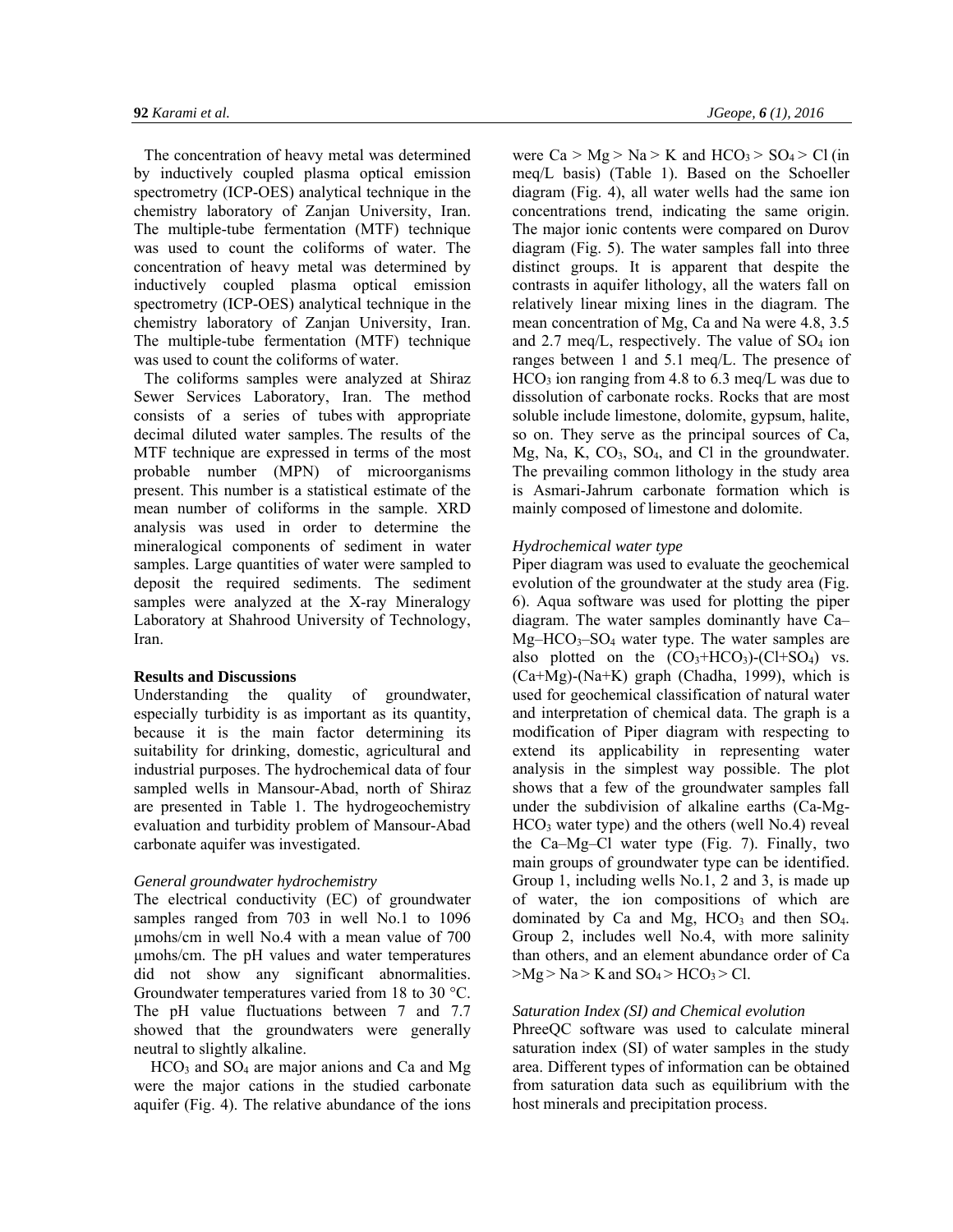| Well           |            | EC                       | pH   | T(0C) | Concentration of ions (meg/lit) |                |      |             |                |                 | <b>TH</b>        | <b>TDS</b> |                          |
|----------------|------------|--------------------------|------|-------|---------------------------------|----------------|------|-------------|----------------|-----------------|------------------|------------|--------------------------|
| No.            | date       | $(\mu \bmod$<br>$s/cm$ ) |      |       | Ca                              | Mg             | Na   | $\mathbf K$ | $_{\rm Cl}$    | SO <sub>4</sub> | HCO <sub>3</sub> | (mg/L)     | (mg/L)                   |
| $\mathbf{1}$   | 6/7/2010   | 759.4                    | 7.43 | 30.2  | 4.1                             | 3.1            | 1.76 | 0.03        | 1.2            | 1.385           | 5.6              | 356.2      | 430.44                   |
| $\mathbf{1}$   | 18/7/2010  | 752                      | 7.43 | 27.3  | 4.1                             | $\overline{3}$ | 1.79 | 0.04        | 1.2            | 1.396           | 5.6              | 356.2      | 434.86                   |
| $\mathbf{1}$   | 15/6/2011  | 780.9                    | 7.64 | 27.4  | $\overline{4}$                  | 3.5            | 1.82 | 0.04        | 1.1            | 1.425           | 5.9              | 376        | $\overline{\phantom{a}}$ |
| 1              | 14/11/2011 | 792.7                    | 7.3  | 22.2  | 4.5                             | 2.8            | 2.16 | 0.04        | 1.2            | 1.537           | 5.9              | 368        |                          |
| $\mathbf{1}$   | 16/3/2013  | 824.8                    | 7.43 | 21.2  | 5.4                             | 2.4            | 1.80 | 0.03        | 1.9            | 1.951           | 5.4              | 392        | 483.21                   |
| $\mathbf{1}$   | 18/8/2013  | 747.6                    | 7.2  | 21.8  | 4.2                             | 3.3            | 1.80 | 0.03        | 1.4            | 1.513           | 5.6              | 372        | 445.72                   |
| $\mathbf{1}$   | 1/7/2014   | 761.4                    | 7.74 | 26    | 3.8                             | 3.5            | 1.93 | 0.04        | 1.5            | 1.361           | 5.8              | 370.2      | 446.48                   |
| $\mathbf{1}$   | 22/4/2015  | 746.8                    | 7.33 | 25.1  | 4.1                             | 2.8            | 2.05 | 0.04        | 1.4            | 1.484           | 5.7              | 399.2      | 479                      |
| 2              | 6/7/2011   | 886.6                    | 7.41 | 26.1  | 4.4                             | 3.9            | 2.23 | 0.03        | 1.7            | 2.784           | 5.5              | 417.7      | $\overline{\phantom{0}}$ |
| $\mathbf{2}$   | 13/6/2012  | 877.9                    | 7.6  | 26.4  | 4.6                             | 4.1            | 2.38 | 0.04        | 1.9            | 2.789           | 4.4              | 438.8      | 527.77                   |
| $\overline{2}$ | 18/8/2013  | 890.7                    | 7.63 | 26.7  | 4.5                             | 3.9            | 2.12 | 0.03        | $\overline{2}$ | 2.844           | 5.3              | 417.3      | 522.59                   |
| $\mathbf{2}$   | 16/3/2013  | 812.5                    | 7.45 | 22.1  | 5.2                             | 2.5            | 2.10 | 0.03        | $\overline{2}$ | 2.576           | 4.8              | 384        | 494.8                    |
| $\mathbf{2}$   | 17/12/2014 | 895.5                    | 7.43 | 18.2  | 6.1                             | 3.5            | 2.22 | 0.04        | 2.1            | 3.077           | 5.6              | 483.2      | 580.94                   |
| $\mathbf{2}$   | 22/4/2015  | 740.7                    | 7.45 | 23.9  | 4.2                             | 3.5            | 2.17 | 0.04        | 2.1            | 2.53            | 4.1              | 374        | 459                      |
| 3              | 19/7/2010  | 854.6                    | 7.43 | 26.5  | 4.7                             | 3.1            | 2.15 | 0.04        | 1.4            | 1.502           | 6.3              | 392.7      | 483.46                   |
| 3              | 4/1/2011   | 768.2                    | 7.3  | 18.2  | 4.3                             | 2.8            | 1.95 | 0.03        | 1.2            | 0.995           | 6                | 355.3      | 430.51                   |
| 3              | 22/4/2015  | 703.2                    | 7.3  | 21.8  | 4.5                             | 3.1            | 2.24 | 0.05        | 1.4            | 1.275           | 6.2              | 386.7      | 409                      |
| 4              | 12/7/2011  | 1108                     | 7.43 | 26.7  | 4.9                             | 4.1            | 3.76 | 0.05        | 2.9            | 4.461           | 4.7              | 453.8      | $\overline{\phantom{0}}$ |
| $\overline{4}$ | 17/12/2011 | 1091                     | 7.53 | 19.6  | 4.9                             | 4.8            | 3.47 | 0.05        | 2.8            | 4.526           | 4.4              | 488        | 652.69                   |
| 4              | 12/5/2012  | 1135                     | 7.26 | 24.2  | 6.1                             | 3.9            | 4.36 | 0.06        | 2.9            | 4.537           | 4.8              | 501.8      | 694.52                   |
| $\overline{4}$ | 11/2/2013  | 1053                     | 7.21 | 20.2  | 5.1                             | 4.3            | 4.34 | 0.06        | 3.3            | 5.131           | 4.3              | 472        | 700.96                   |
| $\overline{4}$ | 14/5/2013  | 1088                     | 7.13 | 25.3  | 5.6                             | 4.7            | 4.38 | 0.05        | 3.3            | 5.056           | 4.5              | 516        | 716.84                   |
| $\overline{4}$ | 11/11/2013 | 1068                     | 7.16 | 21.9  | 5.5                             | 4.3            | 4.08 | 0.05        | 3.3            | 4.655           | 4.4              | 492        | 686.01                   |
| 4              | 21/7/2014  | 1096                     | 7.11 | 23.4  | 5.9                             | 4.1            | 4.42 | 0.06        | 3.4            | 3.717           | 4.7              | 502        | 660.67                   |
| $\overline{4}$ | 20/12/2014 | 1080                     | 7.21 | 18.7  | 6.3                             | 4.1            | 3.94 | 0.052       | 3.008          | 4.979           | 4.8              | 521        | 721.18                   |

Table 1. Physico-chemical characteristics of the water samples

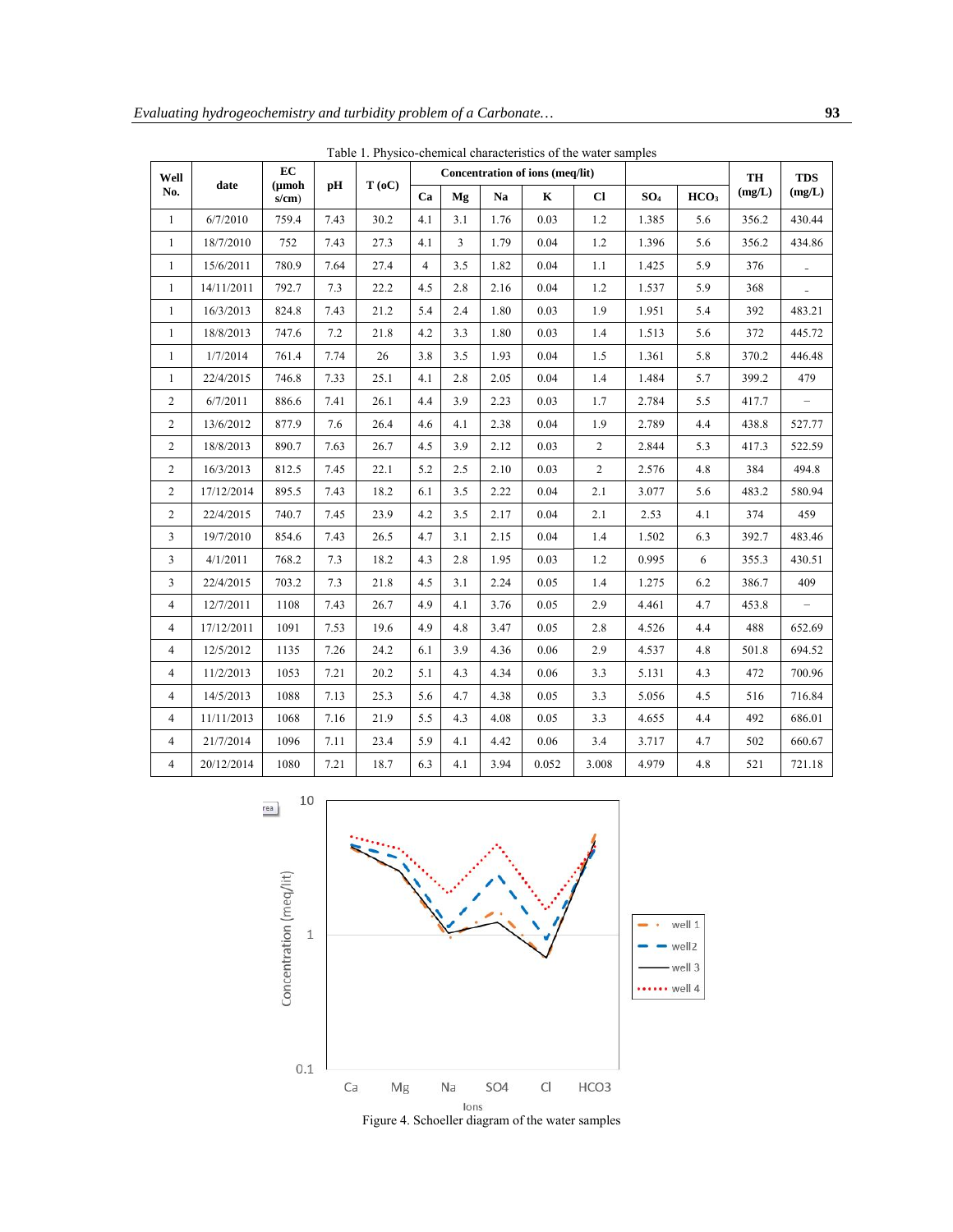

Figure 6. Piper diagram of the water samples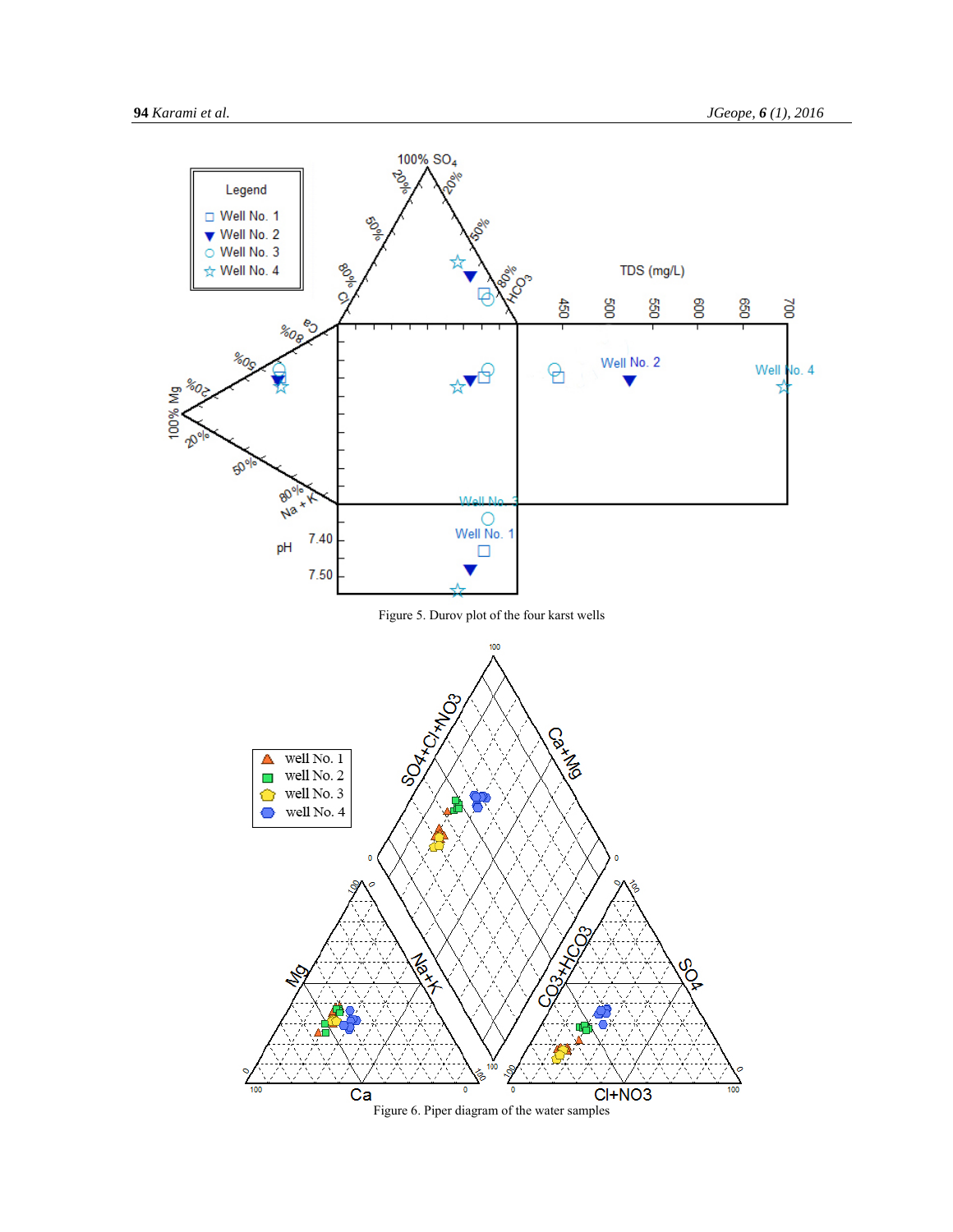

## (Ca+Mg) - (Na+K) (meq/L)

Figure 7.  $(CO_3+HCO_3)-(Cl+SO_4)$  vs.  $(Ca+Mg)-(Na+K)$  plot of the water samples (after Chadha, 1999)

Changes in saturation state are useful to distinguish different stages of hydrochemical evolution. It is also useful in detecting the effective geochemical reactions in controlling water chemistry. Saturation indices fall into three categories: under-saturated (SI<0), supersaturated (SI>0) and equilibrium (SI=0) regarding a particular particular mineral. Table 2 shows the saturation indices of the water samples. The water samples are supersaturated with calcite and dolomite and undersaturated with others such as gypsum, anhydrite, and halite. This can be explained by the greater solubility of halite and gypsum in water. Calcium and magnesium are preferentially released by atmospheric aqueous  $CO<sub>2</sub>$  from the dolomite and limestone formations, which are the dominant host rocks in the study area. Aquifer rocks often contain both calcite and dolomite either in separate layers or as disseminated crystals. All water samples are super-saturated with both calcite and dolomite (Fig. 8). The point at which the groundwater is in equilibrium with both calcite and dolomite has special chemical properties. The dissolution of gypsum induces the transformation of dolomite to calcite in the rock, during dedolomitization process which produces waters with increased Mg, Ca and SO4 concentrations (Plummer *et al*., 1990) (Fig. 8). The increasing Ca concentration due to gypsum dissolution causes calcite to precipitate. The  $CO<sub>3</sub>$ concentration decreases as calcite precipitates and this provokes the dissolution of dolomite and a subsequent increase in the Mg concentration. The evaporate rock dissolution in well No.4 is greater than others, which is most probably the cause of its higher salinity compared to other wells during dedolomitization process.

#### *Trace elements concentration*

The results of heavy metal analysis are summarized in Table 3. Almost all of the trace element concentrations such as Al, Mn, Cr, Fe and Zn, in the study area were lower than the standard value. Mercury  $( $0.2$ ), selenium ( $0.3$ ), cyanide ( $10$ )$ values were below detection limit.

# *Water turbidity assessment*

The summarized result of mean turbidity value in the study area is presented in Figure 9. The range of turbidity values in the wells was recorded approximately at 0.2-21 NTU in well No.1, 0.7-14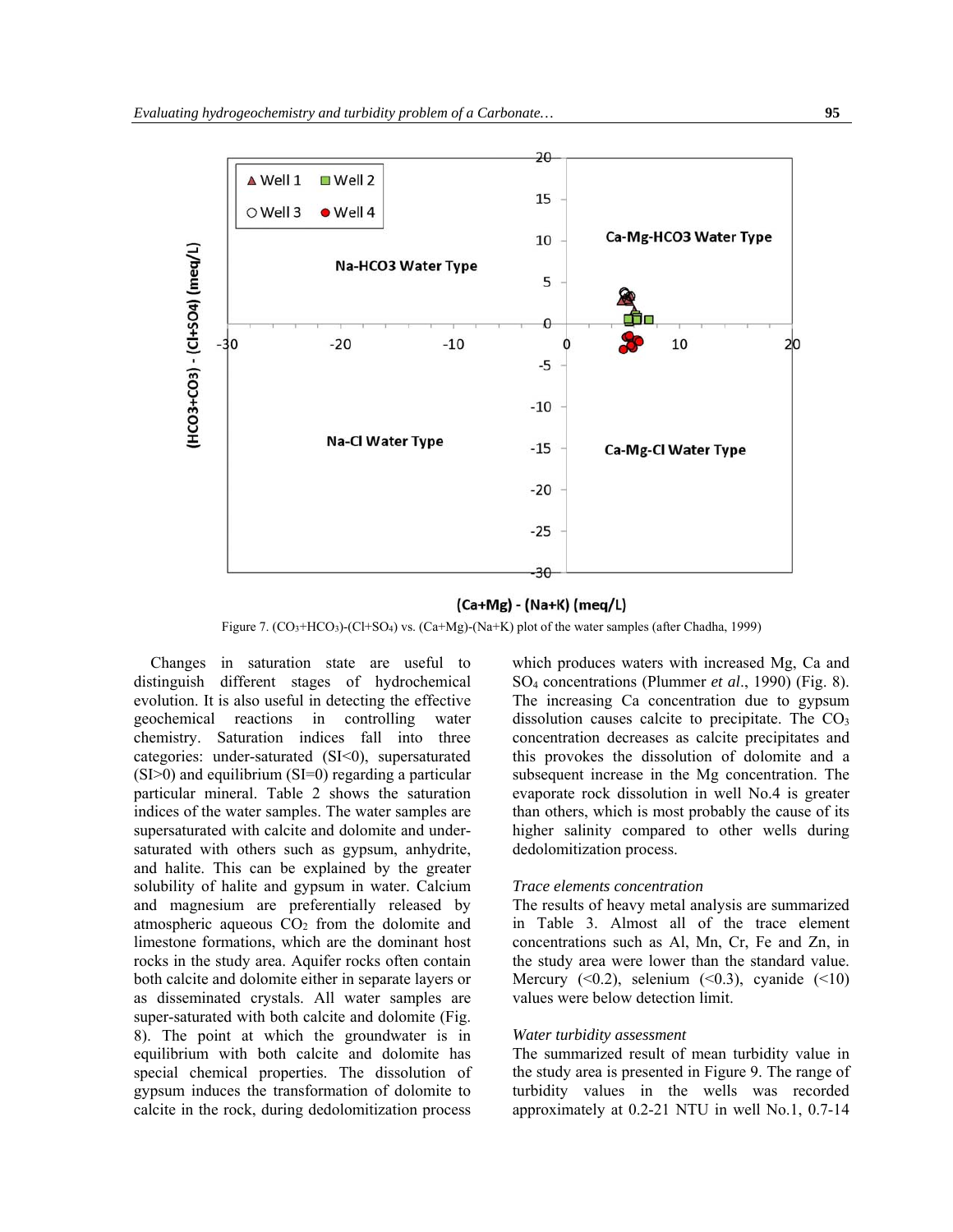NTU in well No.2, 2.7-45 NTU in well No.3 and 0.2-5 NTU in well No.4. The turbidity limit for drinking water is proposed at about 5 TU (Hargreaves, 1999). As the results show, the turbidity value of the well No.3 is greater than the others, and well No.4 has the lowest value (turbidity problem) among the wells. As mentioned before, these wells were drilled to supply the potable water of the area, but due to the turbidity problem of wells No. 1, 2 and 3, only the well No.4 is used as drinking water resource in the study area. The first issue to solve this problem is determining the origin and cause of turbidity in the ground water supplies of the study area. Turbidity occurs when fine suspended particles of clay, silt, organic and inorganic matter, plankton and other microorganisms are picked up by water. Most probably, turbidity is a problem associated with some consolidated, poorly consolidated and unconsolidated formation. The wells are mostly drilled in Asmari limestone Formation. Silt and marl exist as interfingering layers in the fractured limestone in the area. Due to highly fractured and

loose rock units, no lithology logs were obtained during drilling (Fig. 2). The geological log of well No.4 is fractured lower than the others. Thus, considering these facts, the interfingering layers of clay minerals are most probably the main causes of turbidity in the study area.

Figure 10 shows the total solid solution (TSS) in the study area, as a main factor in water turbidity. The lowest and highest TSS were measured approximately at 4 mg/lit in well No.4 and 45 mg/lit mg/lit in well No.1, respectively. XRD analysis was performed in order to determine the grain characterization of sediments in the waters, using X′pert high score software. The curves in Figure 11 represent the contribution of mineralogical phase and data points of experimental X-ray diffraction patterns and full lines after Riveted refinement of the sediments sample. The quantitative analysis according to the Riveted method showed that the sediments in this study mainly consisted of calcium carbonate (Manganese), clay (Hydro aluminum silicate with potassium and calcium) and small amounts of Hydro aluminum sulfate.

| Well No.                | date       | <b>Saturation index</b> |                |         |               |           |  |  |
|-------------------------|------------|-------------------------|----------------|---------|---------------|-----------|--|--|
|                         |            | Calcite                 | dolomite       | Gypsum  | <b>Halite</b> | Anhydrite |  |  |
| 1                       | 6/7/2010   | 1.67                    | 3.39           | $-2.03$ | $-5.97$       | $-2.25$   |  |  |
| 1                       | 18/7/2010  | 1.68                    | 3.4            | $-2.03$ | $-5.99$       | $-2.25$   |  |  |
| $\mathbf{1}$            | 15/6/2011  | 1.86                    | 3.85           | $-2.06$ | $-5.98$       | $-2.28$   |  |  |
| $\mathbf{1}$            | 14/11/2011 | 1.61                    | 3.17           | $-1.95$ | $-5.88$       | $-2.17$   |  |  |
| 1                       | 16/3/2013  | 1.79                    | 3.4            | $-1.75$ | $-5.76$       | $-1.97$   |  |  |
| $\mathbf{1}$            | 18/8/2013  | 1.47                    | 2.99           | $-1.98$ | $-5.88$       | $-2.19$   |  |  |
| $\mathbf{1}$            | 1/7/2014   | 1.94                    | 4.02           | $-2.1$  | $-5.83$       | $-2.32$   |  |  |
| $\mathbf{1}$            | 22/4/2015  | 1.59                    | 3.18           | $-2$    | $-5.82$       | $-2.21$   |  |  |
| $\overline{2}$          | 6/7/2011   | 1.68                    | 3.48           | $-1.91$ | $-5.72$       | $-1.70$   |  |  |
| $\overline{c}$          | 13/6/2012  | 1.88                    | 3.86           | $-1.90$ | $-5.64$       | $-1.68$   |  |  |
| $\overline{2}$          | 18/8/2013  | 1.89                    | 3.88           | $-1.90$ | $-5.67$       | $-1.68$   |  |  |
| $\overline{2}$          | 16/3/2013  | 1.78                    | 3.4            | $-1.82$ | $-5.66$       | $-1.61$   |  |  |
| $\overline{c}$          | 17/12/2014 | 1.84                    | 3.6            | $-1.75$ | $-5.64$       | $-1.53$   |  |  |
| $\overline{2}$          | 22/4/2015  | 1.69                    | 3.47           | $-1.96$ | $-5.65$       | $-1.75$   |  |  |
| 3                       | 19/7/2010  | 1.75                    | 3.49           | $-2.2$  | $-5.81$       | $-1.98$   |  |  |
| $\overline{\mathbf{3}}$ | 4/1/2011   | 1.59                    | 3.15           | $-2.38$ | $-5.92$       | $-2.17$   |  |  |
| 3                       | 22/4/2015  | 1.6                     | 3.2            | $-2.27$ | $-5.81$       | $-2.06$   |  |  |
| $\overline{4}$          | 12/7/2011  | 1.75                    | 3.58           | $-1.69$ | $-5.26$       | $-1.47$   |  |  |
| $\overline{4}$          | 17/12/2011 | 1.83                    | 3.82           | $-1.67$ | $-5.3$        | $-1.46$   |  |  |
| $\overline{4}$          | 12/5/2012  | 1.68                    | 3.33           | $-1.59$ | $-5.2$        | $-1.38$   |  |  |
| $\overline{4}$          | 11/2/2013  | $\overline{2}$          | 4.11           | $-1.61$ | $-5.14$       | $-1.4$    |  |  |
| $\overline{4}$          | 14/5/2013  | 2.06                    | 4.23           | $-1.6$  | $-5.14$       | $-1.38$   |  |  |
| $\overline{4}$          | 11/11/2013 | 1.94                    | 3.95           | $-1.61$ | $-5.17$       | $-1.4$    |  |  |
| $\overline{4}$          | 21/7/2014  | 1.99                    | $\overline{4}$ | $-1.7$  | $-5.12$       | $-1.48$   |  |  |
| $\overline{4}$          | 20/12/2014 | 2.11                    | 4.2            | $-1.57$ | $-5.23$       | $-1.36$   |  |  |

Table 2. Saturation indexes of the water samples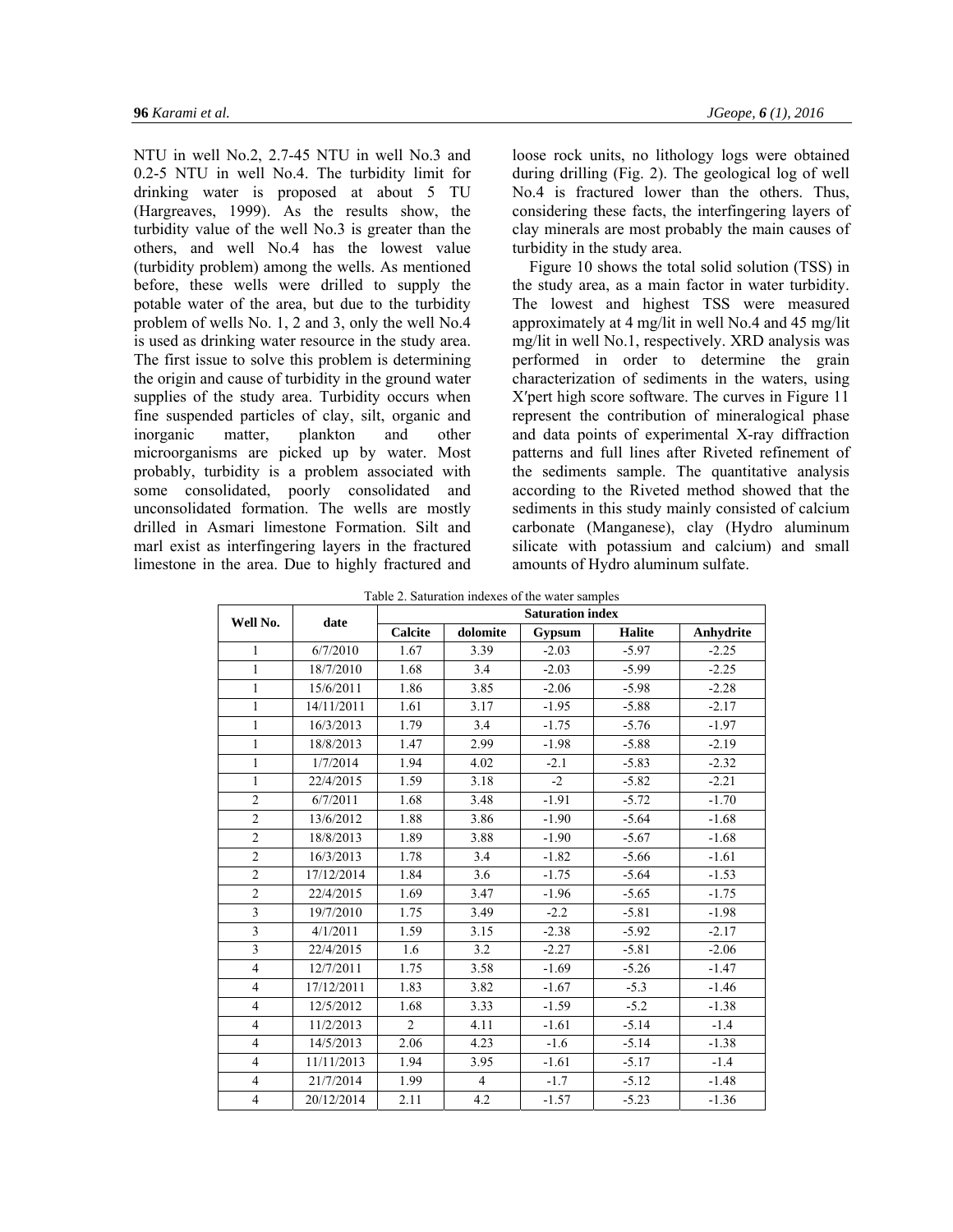| Well No.       | 1      | $\overline{c}$ | 3      | 4      |
|----------------|--------|----------------|--------|--------|
| Mn             | 1.26   | 2.65           | 1.33   | 1.33   |
| Fe             | 4.91   | 7.03           | 7.35   | 9.68   |
| AL             | 7.92   | 5.16           | 6.1    | 4.59   |
| As             | 1.89   | 1.94           | 1.82   | 1.31   |
| Cu             | 2.85   | 2.40           | < 2.27 | 5.87   |
| Cr             | < 2.63 | 2.74           | < 2.63 | 1.91   |
| C <sub>d</sub> | 0.56   | 0.59           | 0.52   | 0.1    |
| Pb             | 0.86   | 1.23           | < 0.93 | 1.05   |
| Ni             | 0.23   | 2.66           | 2.16   | 0.85   |
| Co             | 0.73   | 0.77           | 0.64   | < 0.1  |
| Ag             | < 0.32 | < 0.32         | < 0.66 | < 0.32 |
| Cn             | <10    | <10            | <10    | <10    |
| V              | 3.67   | 2.47           | 2.76   | 2.37   |
| Zn             | 1.35   | 1.76           | 1.06   | 2.05   |
| Hg             | < 0.2  | < 0.2          | < 0.2  | < 0.2  |
| <b>Se</b>      | < 0.3  | < 0.3          | < 0.3  | < 0.3  |
| Sb             | < 0.5  | < 0.5          | < 0.5  | 1.82   |
| Ba             |        |                |        | 6.36   |
| Mo             |        |                |        | 1.62   |

Table 3. Mean concentration of heavy metal in the water wells (in ppb)



Figure 8. (A) Saturation index of calcite vs. dolomite and (B) Mg and (C) Ca ions concentration vs. SO4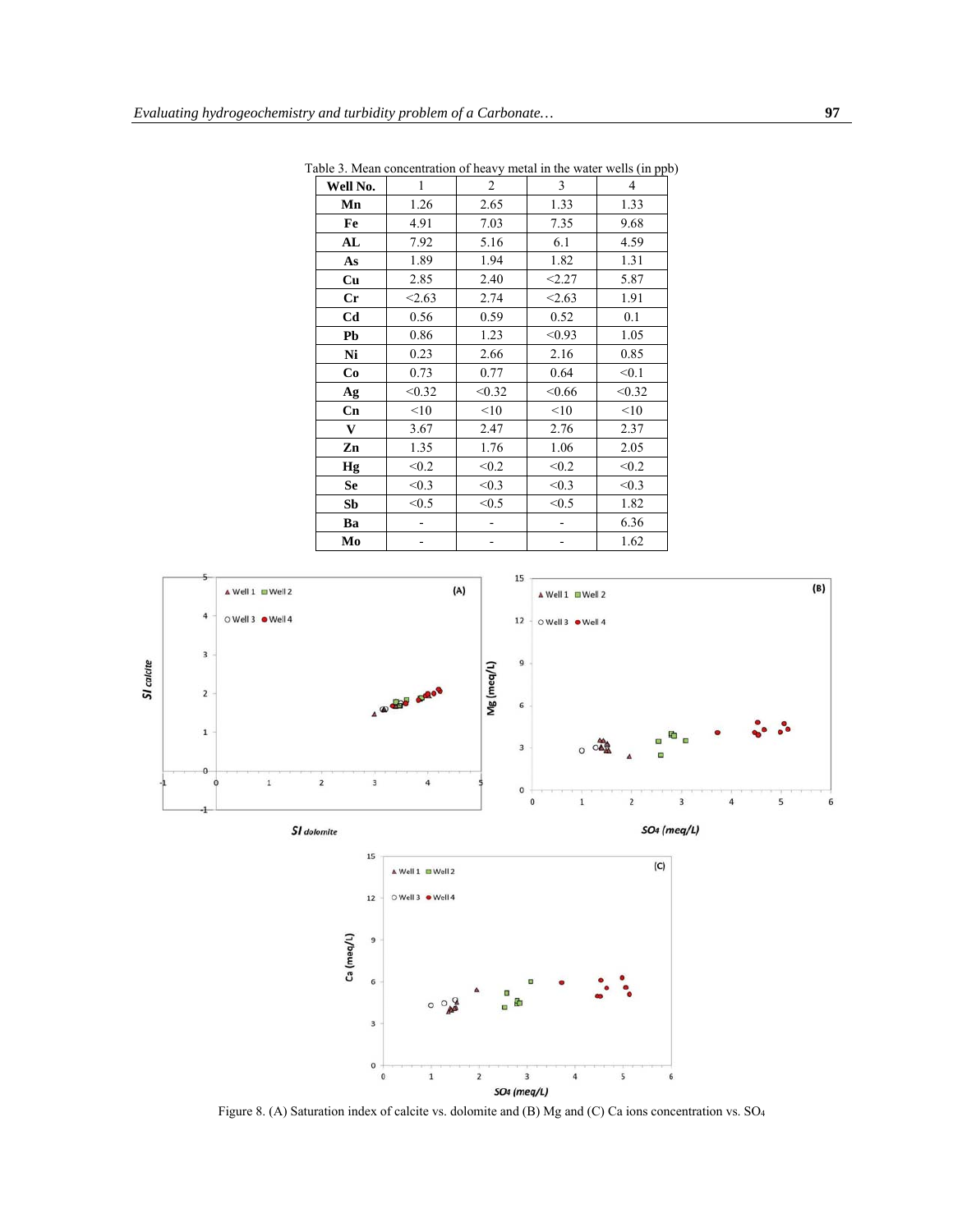





# *Drinking and irrigation water quality*

The analytical results have been evaluated to ascertain the suitability of groundwater of the study area for drinking and agricultural uses. The physical, chemical and microbiological characteristics of the groundwater samples were compared with the standard guideline values recommended by word health organization (WHO) for drinking and public health purposes (Table 1). The water samples were classified based on total hardness (Todd, 2005). Total hardness (TH) values of the samples range from 373 to 535 mg/lit that fall in the "very hard" water category (Fig. 12). Most desirable limit of TH for drinking water is 100 mg/l and maximum allowable limit is 500 mg/l as per the WHO international standard (WHO, 1983). TH concentration of the water samples indicate that all groundwater samples exceed the most describe limit but do not exceed maximum allowable limit. The highest desirable TDS is up to 500 mg/l and maximum permissible value is up to 1500 mg/l based on the WHO specification (Table 4).

Based on the TDS values, none of the groundwater samples exceed the maximum allowable limit. TDS concentration of well No.2 and 4 exceed the most desirable limits in WHO standard. Salinity and indices such as sodium percentage (%Na) are important parameters for determining the suitability of groundwater for agricultural uses. The analytical data plotted on the US salinity diagram, illustrates that about 80% of the groundwater samples, especially from well No.4, fall in the field of C3S1, indicating high salinity and low sodium water, which can be used for irrigation on all types of soil without danger of exchangeable sodium (Fig. 13). The sodium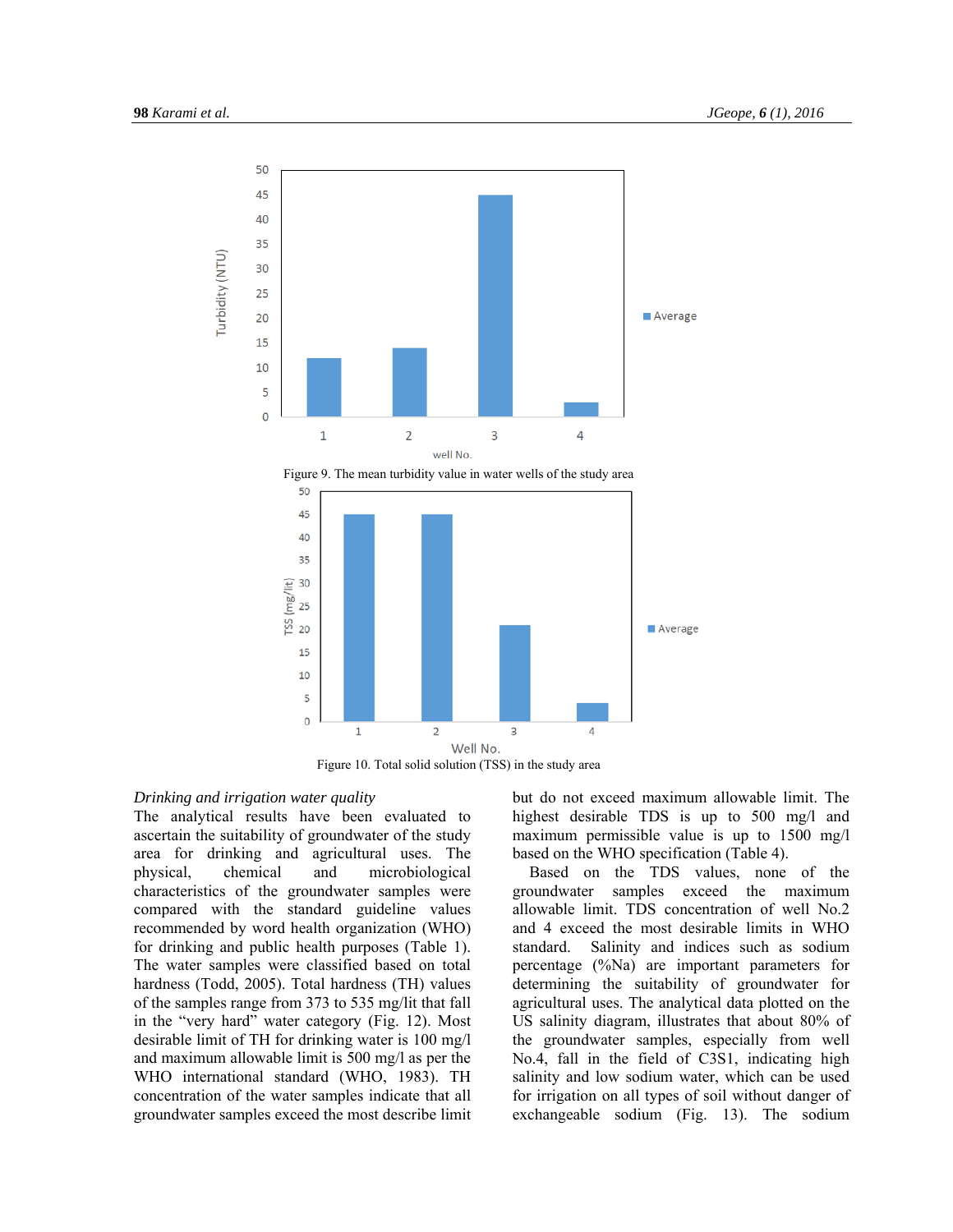$\%Na = [Na] \times 100 / [Ca + Mg + Na + K]$ 

where all ionic concentrations are expressed in meq/l. The Wilcox diagram relating sodium percentage and total concentration shows that 85% of the groundwater samples fall in the field of good to permissible, and 15% of the groundwater samples fall in the field of excellent for irrigation (Fig. 14).

# *Microbiological analysis*

Bacteriological water analysis is a method of analyzing water to estimate the presence/absence and enumeration of various microorganisms. It represents one aspect of water quality. It is a microbiological analytical procedure which uses samples of water and determines the concentration of bacteria. It is then possible to draw inferences about the suitability of the water for use.

Table 4. Groundwater samples of the study area exceeding the permissible limits prescribed by WHO for drinking purposes

|                   |                             | <b>WHO</b> international<br>standard $(2012)$ | Wells exceeding permissible limits |            |            |            |  |
|-------------------|-----------------------------|-----------------------------------------------|------------------------------------|------------|------------|------------|--|
| <b>Parameters</b> | Most<br>desirable<br>limits | <b>Maximum</b><br>allowable<br>limit          | well no. 1                         | well no. 2 | well no. 3 | well no. 4 |  |
| pH                | $7 - 8.5$                   | 9.2                                           | 7.43                               | 7.48       | 7.34       | 7.54       |  |
| <b>TDS</b>        | 500                         | 1500                                          | 453.28                             | 525.39     | 440.99     | 696.73     |  |
| <b>TH</b>         | 100                         | 500                                           | 373.73                             | 420.54     | 378.20     | 497.99     |  |
| Na                |                             | 200                                           | 21.73                              | 26.27      | 24.30      | 47.09      |  |
| Ca                | 100                         | 200                                           | 85.89                              | 95.78      | 89.95      | 111.63     |  |
| Mg                | 70                          | 150                                           | 37.11                              | 44.37      | 36.32      | 52.15      |  |
| Cl                | 300                         | 600                                           | 24.30                              | 33.76      | 24.02      | 55.46      |  |
| SO <sub>4</sub>   | 300                         | 400                                           | 72.31                              | 135.72     | 60.35      | 222.37     |  |
| F                 |                             | 1.5                                           | 0.51                               | 0.54       | 0.43       | 0.78       |  |

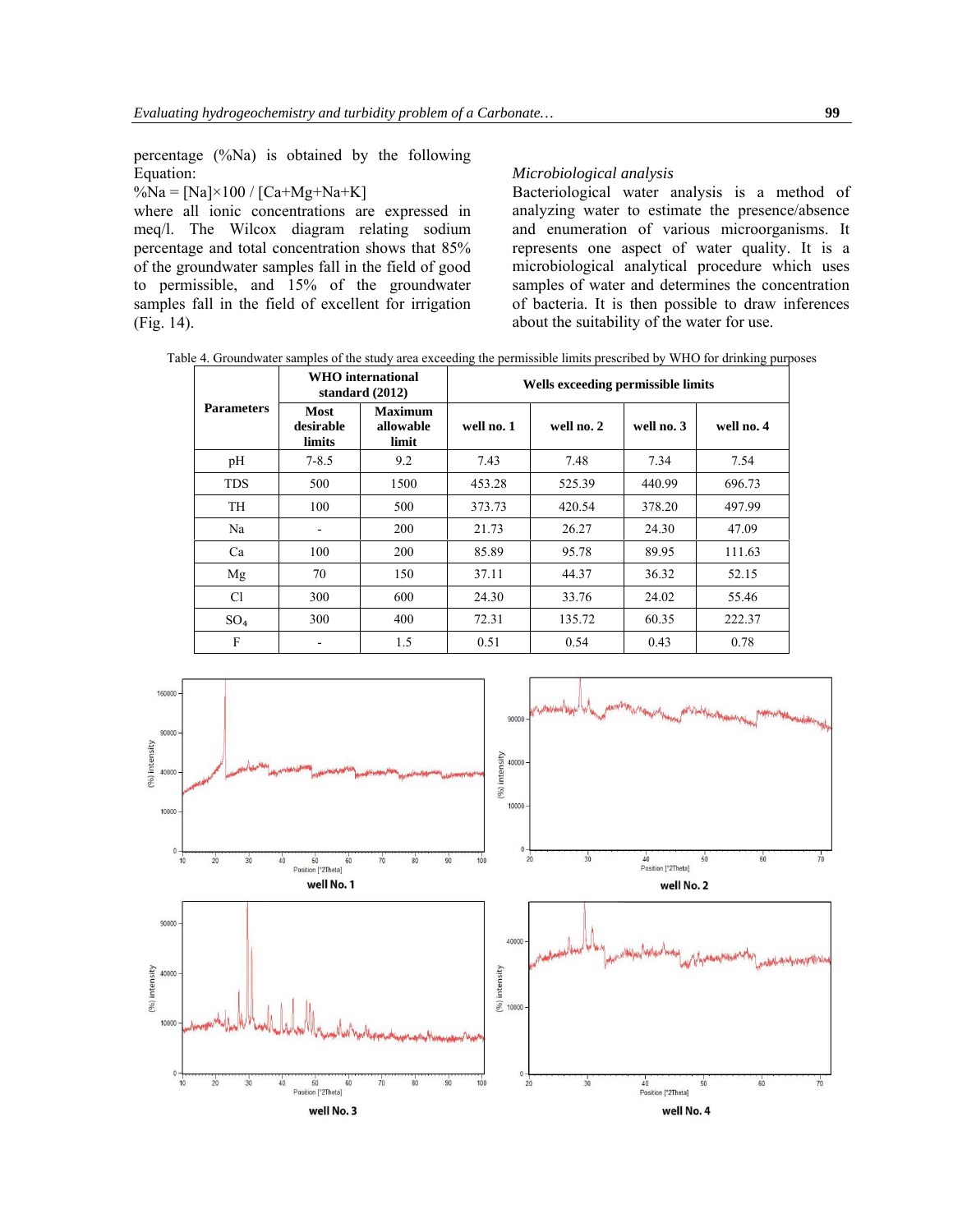

Figure 11. Data points of experimental X-ray diffraction patterns and full lines after Rietveld refinement for the sediments sample



Figure 13. Rating of water samples based on the salinity and sodium hazard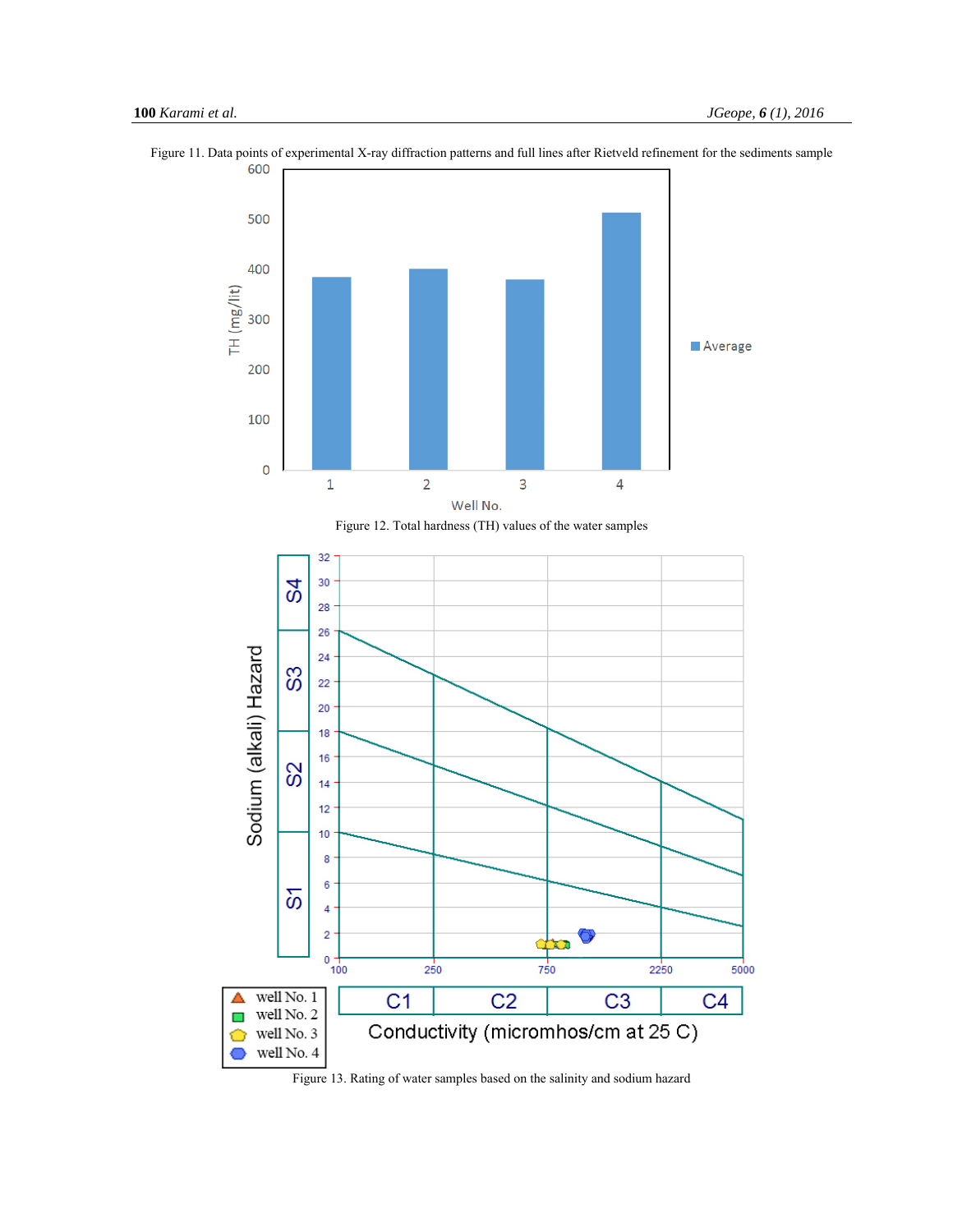

Figure 14. Groundwater samples classification based on the EC and %Na (after Wilcox, 1955)

This process is used, for example, to routinely confirm that water is safe for human consumption or that bathing and recreational waters are safe to use. Microbiological parameters of 3 wells (No.1, 2 and 3) in the study area were measured (Table 5). The results showed that bacteriological water parameters were outside the accepted limits recommended by the WHO for drinking water. All water samples contained various microorganisms including zooplankton and fecal coliform. Therefore, the ground waters should be treated if used as drinking water. The most probable number (MPN) of coliform in the water samples (Table 5) ranges from 16 to 23 MPN/100 ml, so that well No.3 has the highest coliform counts of 23 MPN/100 ml, which exceeds the standard limit for drinking water.

Table 5. Result of microbiological analysis of the water samples

| Samples water | <b>Fecal coliform</b><br>(MPN/100 ml) | <b>Total coliform</b><br>(MPN/100 ml) |
|---------------|---------------------------------------|---------------------------------------|
| Well NO.1     | 11                                    | 16                                    |
| Well NO.2     | 11                                    | 23                                    |
| Well NO.3     | 23                                    | 23                                    |

# **Conclusions**

Despite extensive research on the hydrogeology of karst systems in Iran, only few studies are available about karst pollution, especially water turbidity. Four drinking water wells were drilled on north limb of anticline in Mansour Abad karstic aquifer, southwest of Iran; three of them are out of usage due to the water turbidity problem. As a vital step to manage water turbidity issues, the geology, and hydrogeochemistry as well as microbiological characteristics of the sampling waters were evaluated. Well No.4 with greater depth has more EC, but no turbidity problem compared to the other wells. Therefore only well No.4 is used as drinking water resource in the study area. The relative abundance of the ions in well No.4 is  $Ca > Mg > Na$  $>$  K and SO<sub>4</sub> $>$  HCO<sub>3</sub> $>$  Cl. The water samples are supersaturated with calcite and dolomite and undersaturated with gypsum, anhydrite, and halite. The dissolution of evaporate rocks especially gypsum inter layers is the main reason of elevated EC in well No.4. Dedolomitization process produces waters with increased Mg, Ca and SO<sub>4</sub> and decreased CO<sub>3</sub> and HCO<sub>3</sub> concentrations, especially in well No.4. Geological factors and human activities are the two main factors that affect the turbidity in wells of study area. The results showed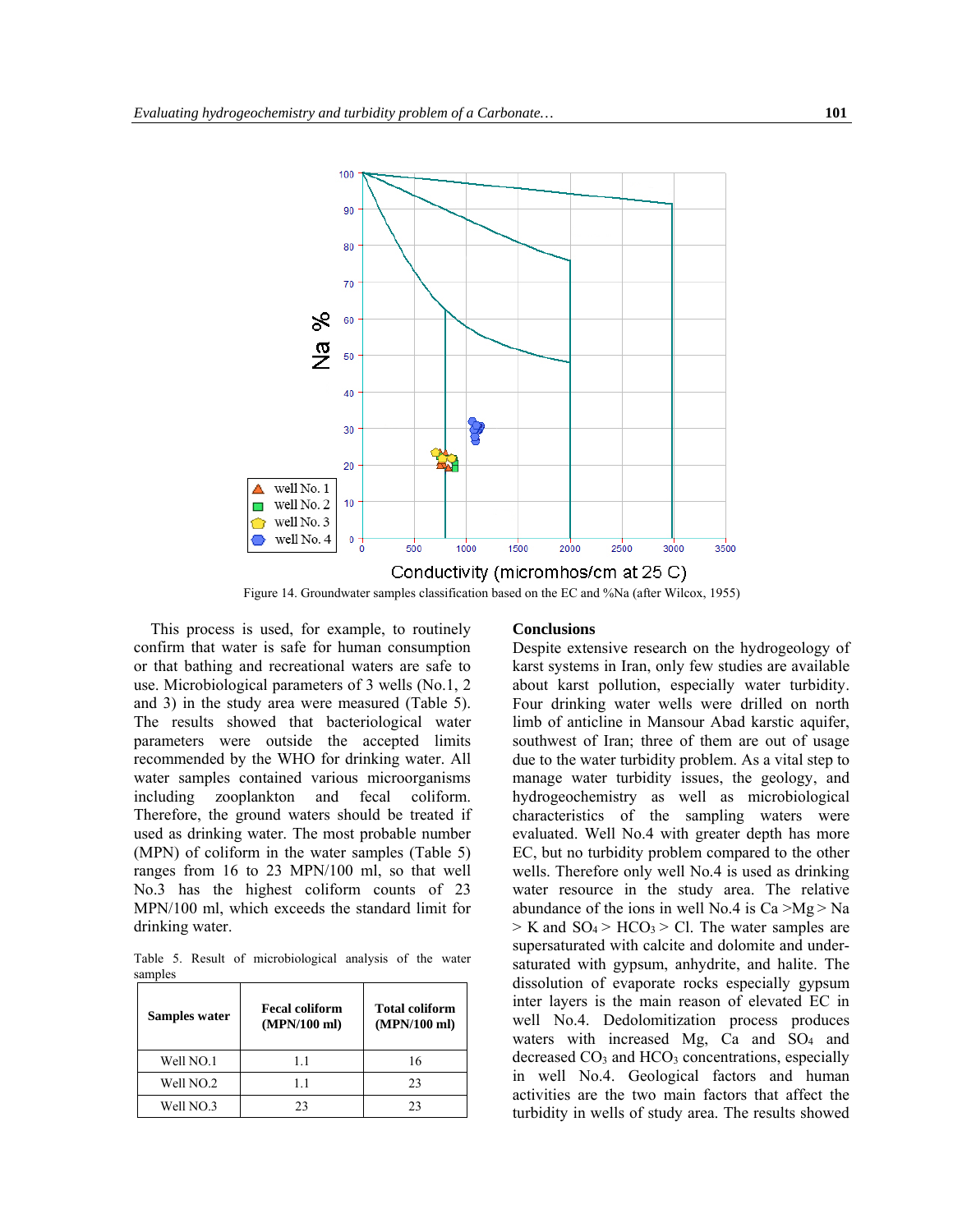that the moving interfingering layers of clay minerals along the fractures with groundwater flow is one of the main causes of turbidity in wells No. 1, 2 and 3. Turbidity can also be due to the residual bentonite which is used as drilling fluid during well construction. Bacteriological water parameters were outside the accepted limits recommended by the WHO for drinking water. Several methods are proposed below to reduce the turbidity value of the water resources in study area. Chlorination and ozonation and/or using membrane filtration are useful methods to remove biological turbidity of drinking water. Installing well screens with smaller slot size and resetting the screen at the formations with lower interlayer sand and marl may help to improve the water quality for drinking. Also, installing suitable gravel-packed and water pumping

pumping during well completion may effectively reduce turbidity of water resources in the study area. It is recommended that a combination of the above-mentioned methods, and extra tools such as hydrogeological approaches, be applied for determining turbidity source in such complex systems, thus reducing the level of uncertainty.

# **Acknowledgments**

We extend our appreciation to Mr. Abdollah Fazeli, and Kurdistan Regional Water Company, Iran, for providing the required equipment and data. The authors also thank the Research Council of Shahrood University of Technology for continuous support during this investigation.

#### **References**

- Alavi, M., 2004. Regional stratigraphy of the Zagros fold-thrust belt of Iran and its pro-foreland evolution. Am. J. Sci. 304: 1–20.
- Auckenthaler, A., Huggenberger, P., 2003. Pathogene Mikroorganismen im Grund- und Trinkwasser. Transport Nachweismethoden Wassermanagement (Pathogenic microorganisms in groundwater and drinking water. Transport, analytical methods and water management), 196.
- Bagheri, R., Nadri, A., Raeisi, E., Eggenkamp, H.G.M., Kazemi, G.A., Montaseri, A., 2014. Hydrochemical and isotopic (δ18O, δ2H, 87Sr/86Sr, δ37Cl and δ81Br) evidence for the origin of saline formation water in a gas reservoir, Chemical Geology. 384: 62–75.
- Bagheri, R., Nadri, A., Raeisi, E., Kazemi, G.A., Eggenkamp, H.G.M., Montaseri, A., 2013. Origin of brine in the Kangan gasfield: isotopic and hydrogeochemical approaches. Environ Earth Sci. DOI 10.1007/s12665-013-3022-7.
- Bagheri, R., Nadri, A., Raeisi, E., Shariati, A., Mirbagheri, M., Bahadori, F., 2013. Chemical evolution of a gas-capped deep aquifer, southwest of Iran. Environ Earth Sci. doi:10.1007/s12665-013- 2705-4.
- Bordenave, M.L., 2008. The origin of Permo-Triassic gas accumulations in the Iranian Zahros fold belt and contiguous offshore areas: a review of the Paleozoic petroleum system. J Petrol Geol. 31: 3–42.
- Bruce, Banoeng-Yakubo, S.M., 2008. Hydrochemical characterization of groundwater in the Akyem area, Ghana. The Electronic Journal of the International Association for Environmental Hydrology On the World Wide Web, 16.
- Chadha, D.K., 1999. A proposed new diagram for geochemical classification of natural water and interpretation of chemical data, Hydrogeology Journal. 7: 431–439.
- Drew, D.H.H., 1999. Karst Hydrogeology and Human Activities impact. Consequences and Implications International Contributions to hydrogeology, 20.
- Dupont, M.F.B., 2007. Using turbidity dynamics and geochemical variability as a tool for understanding the behavior and vulnerability of a karst aquifer. Hydrogeology Journal. 689 –704.
- Falcon, N.L., 1967. Southern Iran, Zagros Mountains. In: Spencer AM (ed) Mesozoic-Cenozoic orogenic belts. Geological Society London. 4: 199- 211 (Spec Publ)
- Gabber, M.,1998. Water Wells Producing Sand or Turbidity. Drinking Water and Radiological Protection Division.

Gibs, F.W., 2001. U.S. Geological Survey TWRI Book 9. U.S.

Hargreaves, j.A., 1999. control of clay turbidity in ponds. SRAC publication.

- James, G.A., Wyned, J.G., 1965. Stratigraphic nomenclature of Iranian oil consortium agreement area. Am Assoc Petrol Geol Bull . 49: 2188–2245
- Knauth, L.P., 1988. Origin and mixing history of brines, of Palo Duro Basin, Texas, USA. Appl Geochem. 3: 455–474
- Massei, N., 2001. Transport de particules en suspension dans l'aquife`re crayeux karstique et a` l'interface craie/alluvions. PhD Thesis, Rouen
- Miliaresis, G.C., 2001. Geomorphometric mapping of Zagros ranges at regional scale. Comput Geosci 27:775–786
- Mohammadi, Z., Bagheri, R., Jahanshahi R., 2010. "Hydrogeochemistry and geothermometry of Changal thermal springs, Zagros region, Iran". Geothermics. 39: 242–249.
- Mondal, N.C., Singh, V.P., Singh, V.S., Saxena, V.K., 2010. Determining the interaction between groundwater and saline